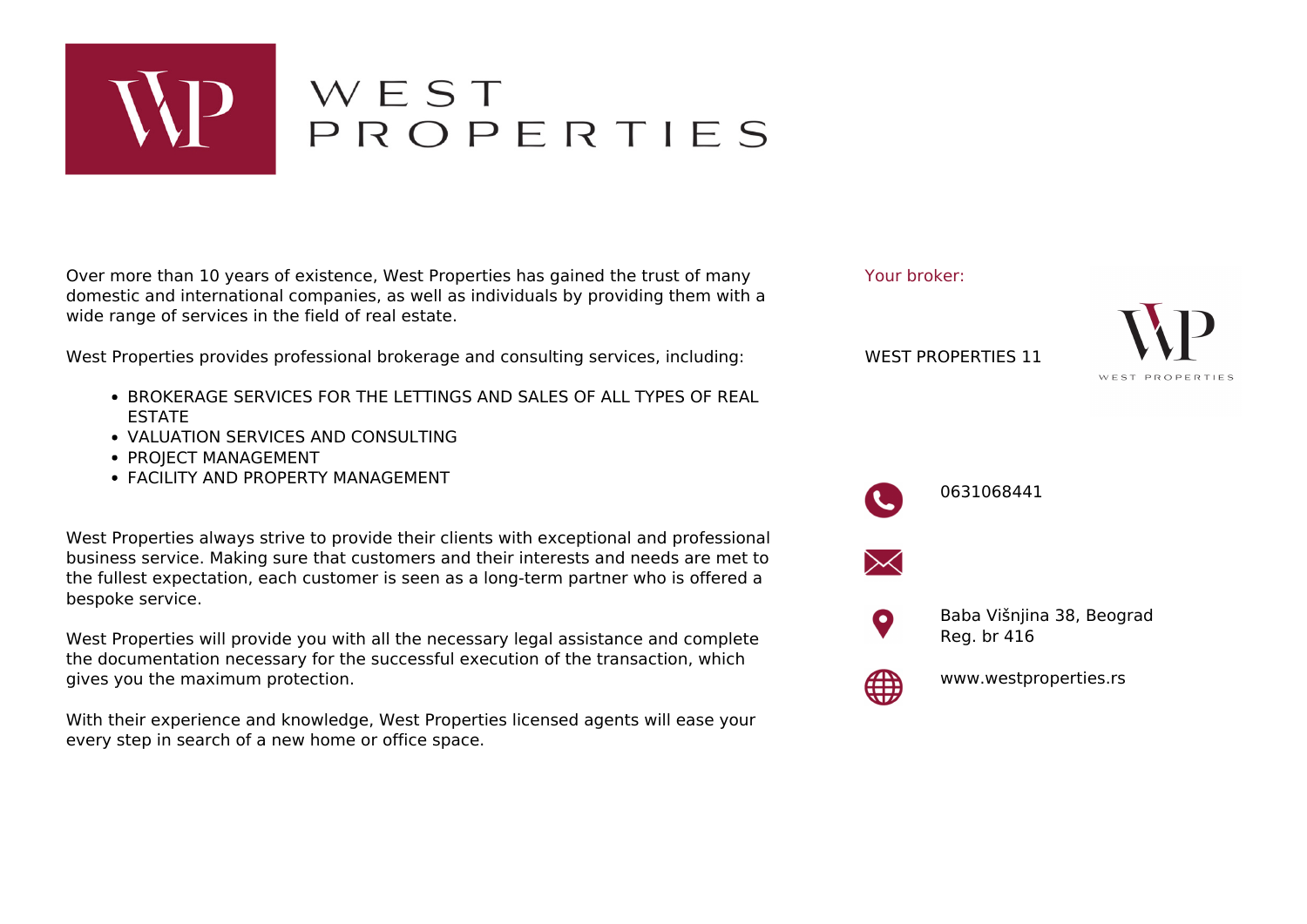

| Location            | Karadjordjev park |
|---------------------|-------------------|
| <b>Address</b>      | Skerlićeva        |
| Type of property    | Apartment         |
| <b>Size</b>         | 61,00 m2          |
| Floor               | 3                 |
| Garage              | Yes               |
| Number of bedrooms  | 1                 |
| <b>Heating</b>      | Central heating   |
| :Property condition | New building      |
| Furniture           | Furnished         |
| <b>Asking price</b> | 1.200,00€         |
| Agency fee          | 100%              |

**Features and benefits:**

Terrace Elevator Video surveillance Air conditioning Intercom

Apartment on the third floor of a newer building with an elevator.

It consists of a large living room with a fully equipped kitchen, a bedroom and a bathroom.

It is located in a quiet part of Vracar with a view of the Temple of Saint Sava, well connected with other parts of the city.